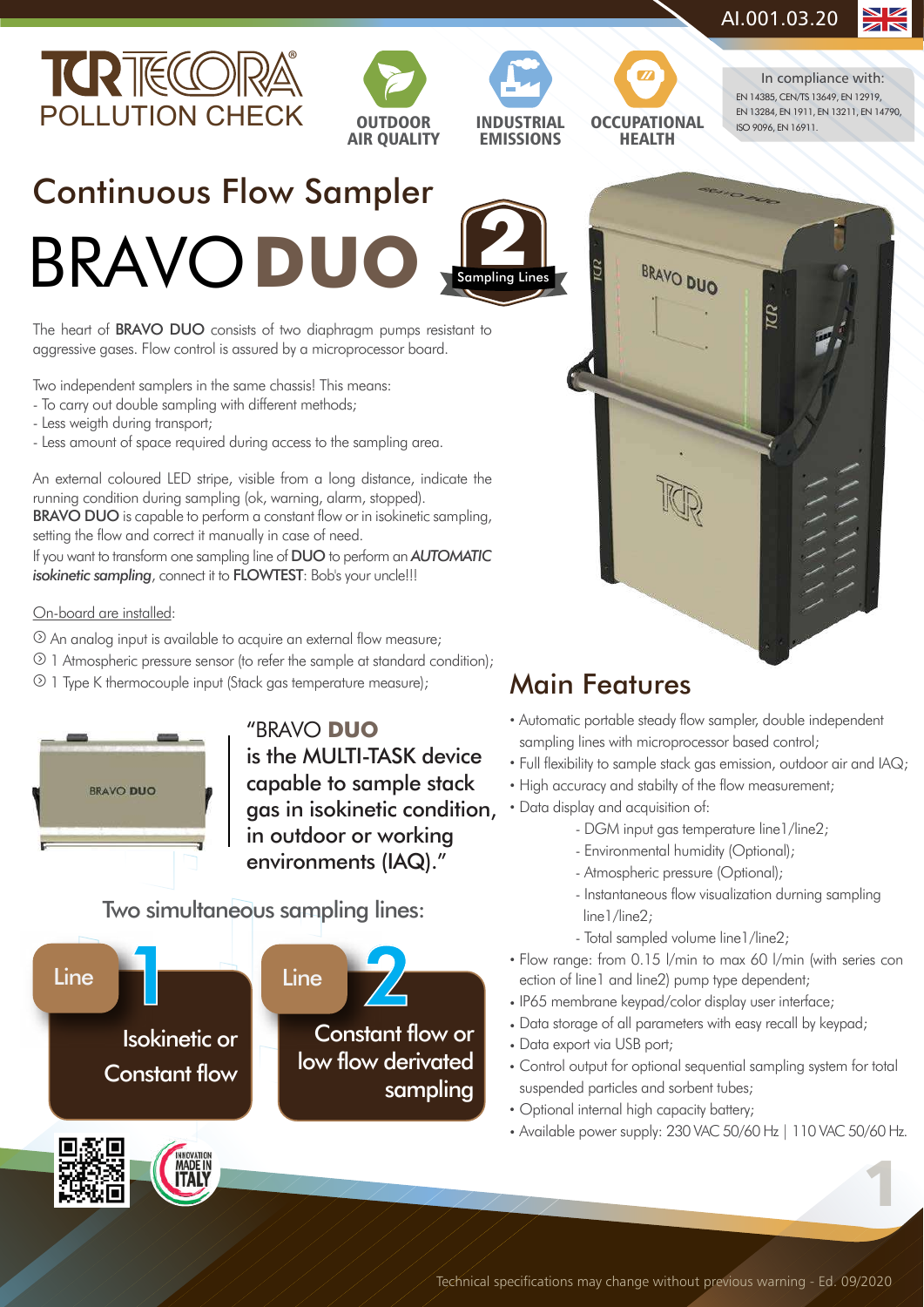## POLLUTION CHECK ®